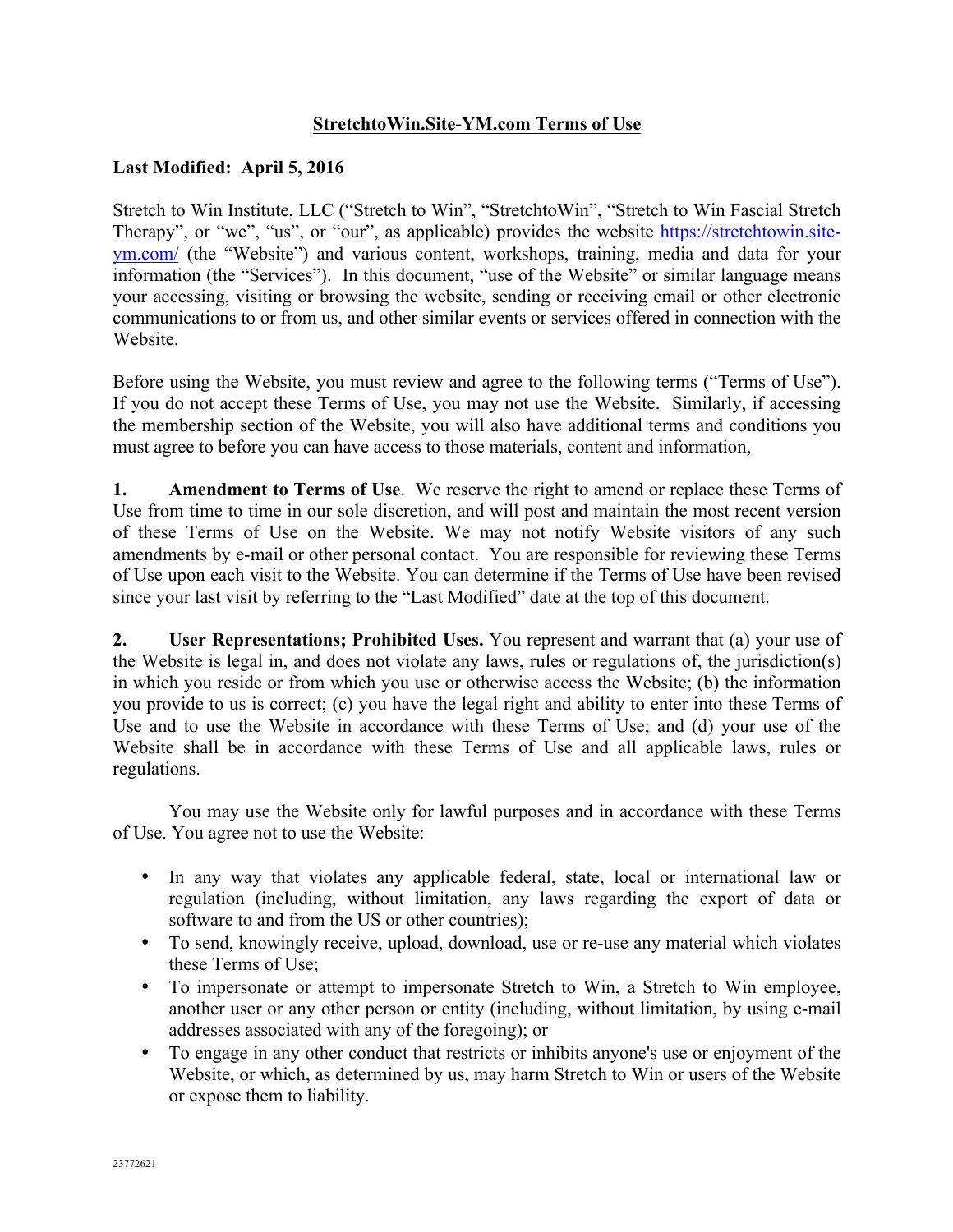• Additionally, you agree not to use the Website in any manner that could disable, overburden, damage, or impair the site or interfere with any other party's use of the Website, including their ability to engage in real time activities through the Website.

**3. Limited Right to Use the Website**. The Website and its entire contents, features and functionality (including but not limited to all information, software, text, displays, images, video and audio, and the design, selection and arrangement thereof), are owned by us, YourMembership.com and our other licensors, such as the list of CEU/CE credentialing organizations, or other providers of such material and are protected by United States and international copyright, trademark, and/or other intellectual property or proprietary rights laws. These Terms of Use permit you to use the Website for your personal, non-commercial use only. Our name, logo, and all related names, logos, product and service names, designs and slogans are trademarks of us, our affiliates or licensors, or otherwise of the respective owners of the products and services rated on this Website. Other than nominative uses, you must not use such trademarks without our prior written permission, or in the instance of YourMembership.com's trademarks,, without their permission as set forth in their terms (see http://www.yourmembership.com/legal/). The CEU/CE providers identified on the Website will have their own terms that must also be complied with per their own website legal and other terms of use noted therein.

**4. Copyrights, Trademarks and Service Marks**. Unless otherwise noted, all content and other materials on the Website are protected as the copyrights, trade dress, trademarks and/or other intellectual properties owned by Stretch to Win or by other parties such as YourMembership.com that have licensed their material to Stretch to Win, or otherwise is retained by other parties as the owners of the products and services disclosed or published on this Website. The content of the Website is copyrighted and any unauthorized use of the Website may violate copyright, trademark, and other laws, in addition to being a material breach of these Terms of Use.

There are a number of proprietary logos, service marks, trademarks, slogans and product designations ("Marks") found on the Website. By making these Marks available on the Website, Stretch to Win is not granting you a license to use them in any fashion. Access to the Website does not confer upon you any license under any of Stretch to Win's or any third party's intellectual property rights. Use of Stretch to Win's Marks found on this Website by users is restricted as set forth in the Terms of Use, while various third parties provide their own terms of use.

The following trademarks are used in connection with the Website, and are the proprietary trademarks of Stretch to Win:

# **STRETCH TO WIN®**

#### **STRETCH TO WIN INSTITUTE™**

**LIFE STRETCH®**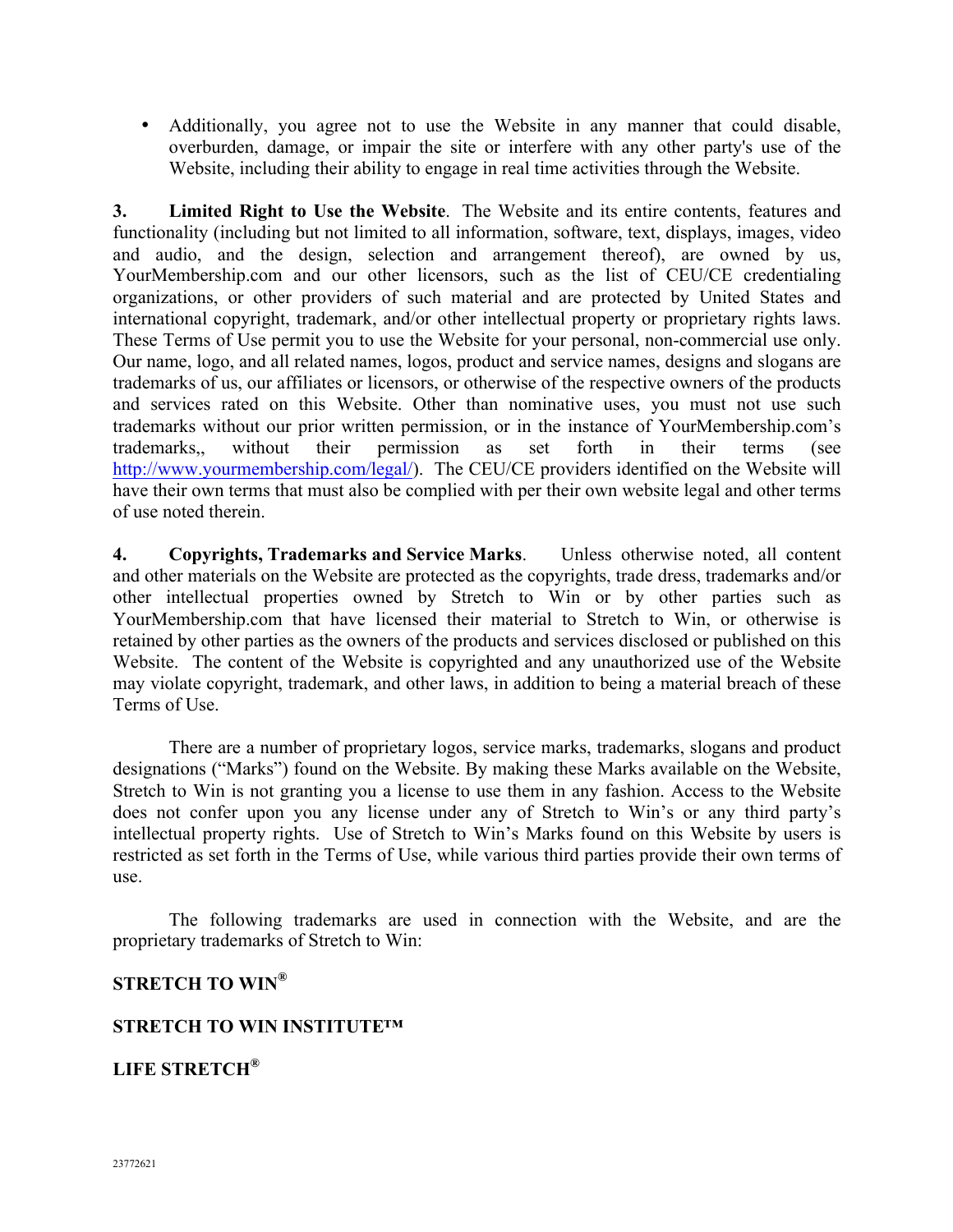### **LIFE STRETCH: FEEL THE FREEDOM®**



#### FST STRETCH TO WIN FASCIAL STRETCH THERAPY™

FST™

Other than nominative uses, Stretch to Win's trademarks may be used publicly only with prior written permission from Stretch to Win. Fair use of Stretch to Win's trademarks in advertising and promotion of Stretch to Win products or services requires proper acknowledgment. No Stretch to Win trademark or service mark may be used as a hyperlink without Stretch to Win's prior written permission. Other trademarks that may appear in connection with the Services may be owned by third-parties, including YourMembership.com as it hosts this Website, and should only be used with the permission of the third-parties, unless such use qualifies as Fair Use or is otherwise permitted under applicable laws.

The various marks used in connection with the Services represent some of the marks currently owned or controlled by Stretch to Win or under license to Stretch to Win. The display of these marks and of notices associated with these marks is not intended to be a comprehensive compilation of all Stretch to Win worldwide proprietary ownership rights, and Stretch to Win may own or control other proprietary rights in one or more countries outside of the United States.

**5. Links To Third Party Web Websites.** The Website is hosted by a third party service provider,YourMembership.com, and thus provides further links to that entity's legal terms; in addition, the Website may provide links to other third party websites or resources, including, for example, the Therapist Directory and the CEU/CE providers. Such links to the other third party websites in the Website are provided solely as a convenience to you, and do not constitute or imply an endorsement, sponsorship or recommendation of, or affiliation with the third party or its products and services, unless such is expressed in writing on the Website. Stretch to Win does not review all of these third party sites and does not control and is not responsible for any of these sites or their content. Thus, Stretch to Win makes no representations whatsoever about any other website, which you may access through the Website, or any information, software or other products or materials, found there, or any results that may be obtained from using them. If you decide to access any of the third party sites linked to the Website, you acknowledge and agree that Stretch to Win is not responsible for the availability of such external sites or resources and is not responsible or liable for any content, advertising, products, services or other materials on or available from such sites or resources. It is up to you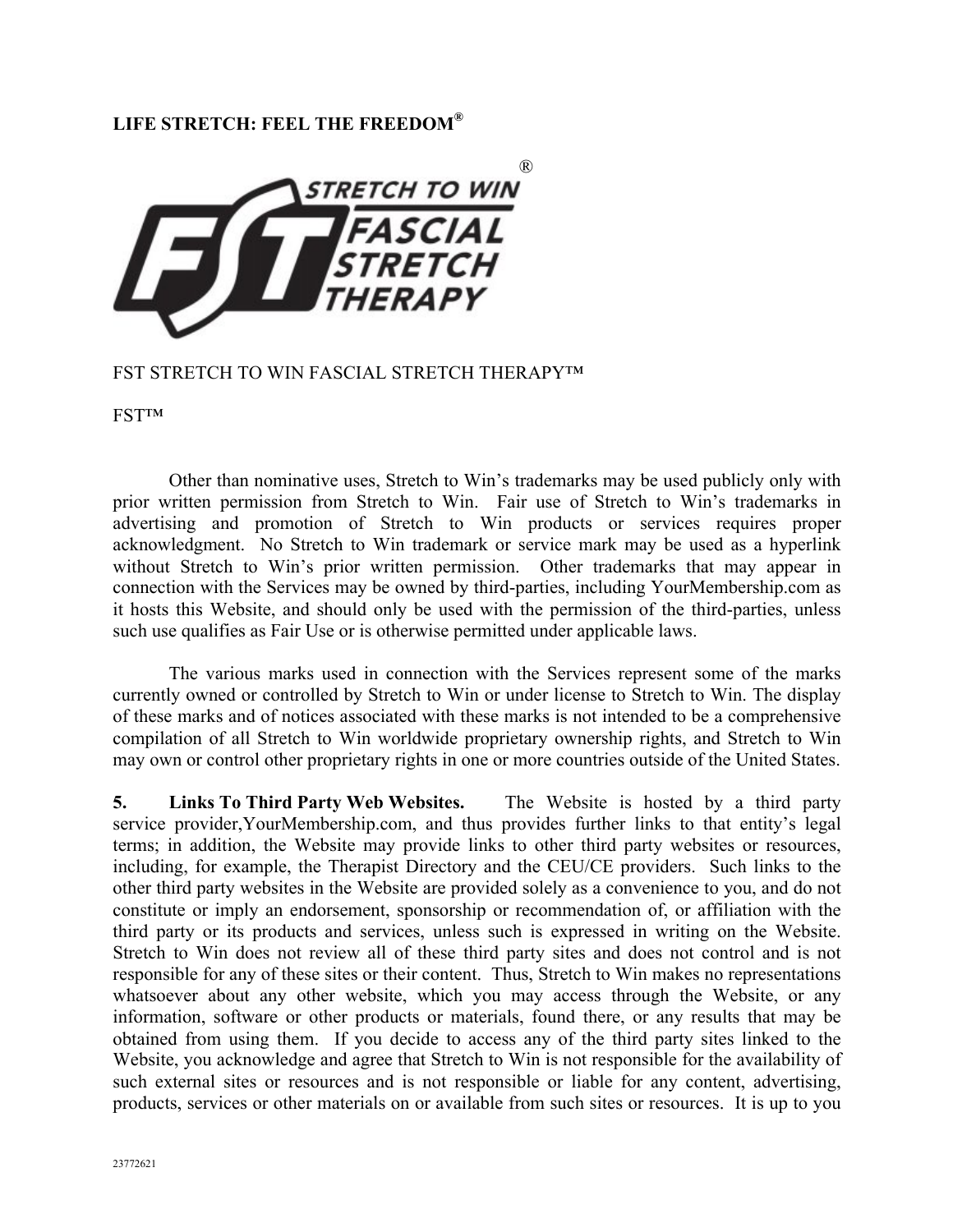to take precautions to ensure that whatever you select for your use is free of such items as viruses, worms, Trojan horses and other items of a destructive nature, and you do so entirely at your own risk. Accordingly, you agree that Stretch to Win shall not be responsible or liable, directly or indirectly, for any damage or loss caused or alleged to be caused by or in connection with use of or reliance on any such third-party materials, content, products or services available on or through any such site or resource.

**6. No Representations or Warranties**. We make no representation or warranty of any kind with respect to the Website or the content contained on or accessible through the Website. Your use of the Website is at your own and sole risk. We attempt to provide accurate information, but the Website is for general reference and informational purposes only. We assume no responsibility for errors or omissions in the content of the Website, and make no commitment to update such content. Your sole and exclusive remedy for issues relating to the use of, or the content on or accessible through, the Website shall be to discontinue accessing the Website and using the content so obtained.

**7. Accessing the Website.** We reserve the right to withdraw or amend the Website, and any service or material we provide on the Website, in our sole discretion without notice. We will not be liable if for any reason all or any part of the Website is unavailable at any time or for any period.

You are responsible for making all arrangements necessary for you to have access to the Website, and ensuring that all persons who access the Website through your internet connection are aware of these Terms of Use and comply with them. You agree that all information you provide to this Website or otherwise, including but not limited to through the use of any interactive features on the Website, is also governed by our *Privacy Policy* **https://stretchtowin.site-ym.com/privacy,** and you consent to all actions we take with respect to your information consistent with our Privacy Policy.

**8. No Sharing or Resale.** You agree not to sell, resell, share, distribute, copy, or reproduce, for any purpose, any communications from the Website to you, or otherwise any content or materials provided to or accessed by you.

**9. Fees.** Certain aspects of the Services may require or involve various fees, such as transaction fees, service fees, and other types of fees ("Fees"), such as those associated with signing up for workshops, ordering materials, or those set forth in the membership section of the Website By using these aspects of the Services, you consent to the Fees involved and agree that you decided to use the Services with full knowledge of the Fees.

**10. Indemnification.** You will indemnify, defend, and hold us, our affiliates, officers, directors, employees, consultants, agents, representatives, successors, and assigns harmless from and against any and all claims, damages, losses, liabilities, costs and expenses (including without limitation reasonable attorneys' fees and court costs) (collectively, "Losses") that constitute, or arise out of or in connection with your (a) failure to comply with any of these Terms of Use or (b) use of the Website. These defense and indemnification obligations will survive these Terms of Use and your use of the Website. We have no obligation whatsoever to indemnify, defend, or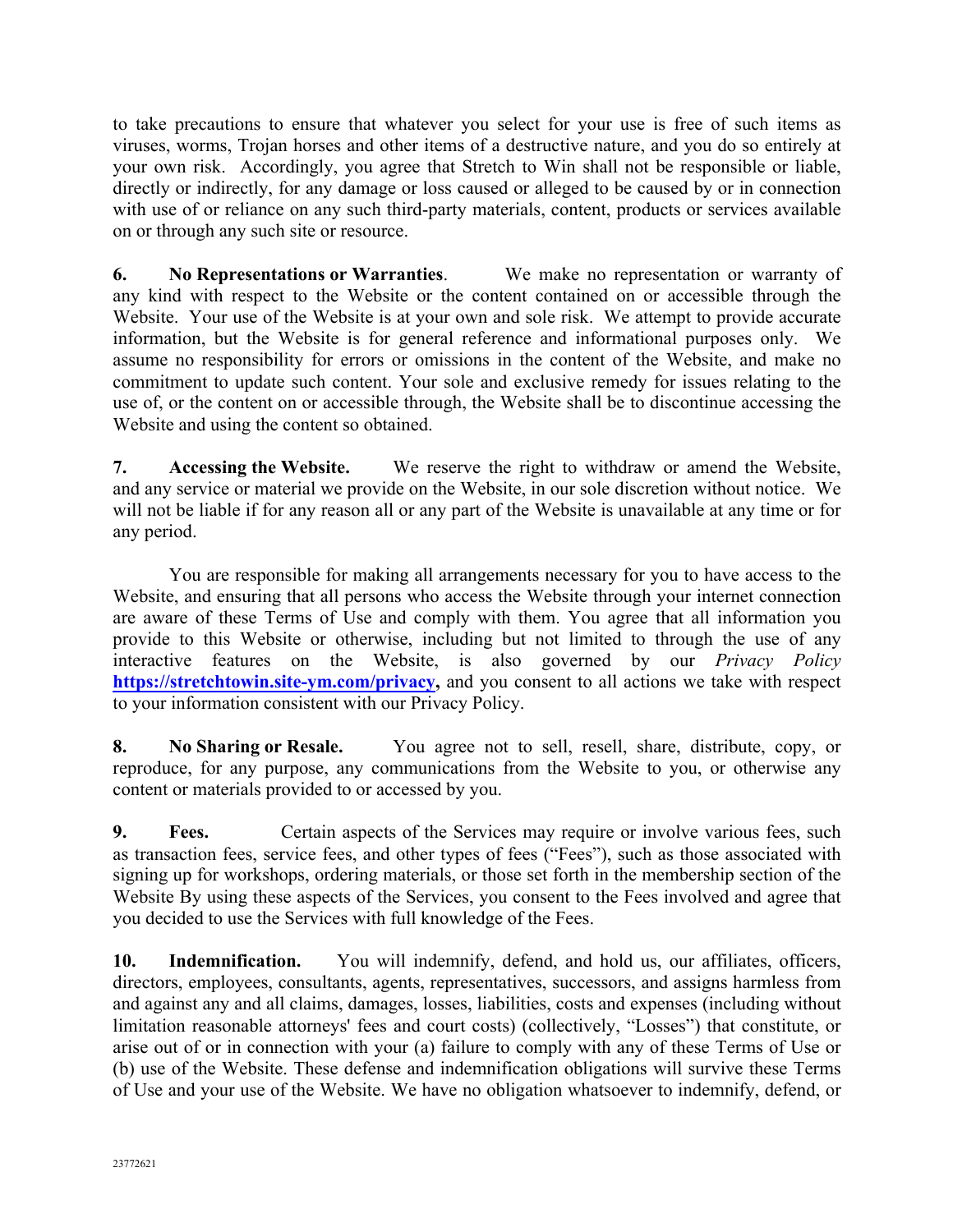hold you harmless from any Losses resulting from, relating to, or arising out of, these Terms of Use or the Website.

**11. Release, Disclaimer and Limitation of Liability.** TO THE FULLEST EXTENT ALLOWED BY APPLICABLE LAW, YOU HEREBY WAIVE, DISCLAIM, AND RELEASE US, OUR SUBSIDIARIES AND AFFILIATES, AND THE RESPECTIVE SHAREHOLDERS, OFFICERS, DIRECTORS, EMPLOYEES, COUNSEL, INSURERS, REPRESENTATIVES, AGENTS, SUCCESSORS, AND ASSIGNS OF EACH OF THE FOREGOING FROM ALL CLAIMS OF ANY KIND (SPECIFICALLY INCLUDING, WITHOUT LIMITATION, ANY AND ALL CLAIMS FOR ACTUAL, INDIRECT, INCIDENTAL, CONSEQUENTIAL, SPECIAL, PUNITIVE, MULTIPLE OR EXEMPLARY DAMAGES, ATTORNEYS' FEES AND COSTS, OR CLAIMS FOR INTEREST, EVEN IF WE ARE ADVISED OF THE POSSIBILITY OF SUCH DAMAGES, AND EVEN IF ANY REMEDY SET FORTH HEREIN IS FOUND TO HAVE FAILED OF ITS ESSENTIAL PURPOSE) THAT CONSTITUTE, RELATE TO, OR ARISE OUT OF OR IN CONNECTION WITH, DIRECTLY OR INDIRECTLY, YOUR ACCESS TO AND/OR USE OF (OR INABILITY TO ACCESS OR USE) THE WEBSITE, OR (II) THE USE OF ANY INFORMATION OR MATERIAL CONTAINED ON OR ACCESSED THROUGH THE WEBSITE. WITHOUT LIMITING THE FOREGOING, EVERYTHING ON THE WEBSITE AND ALL SERVICES OF STRETCH TO WIN ARE PROVIDED TO YOU "AS IS" AND "AS AVAILABLE" WITHOUT WARRANTY OF ANY KIND, EITHER EXPRESS OR IMPLIED, INCLUDING BUT NOT LIMITED TO ANY IMPLIED WARRANTIES OF MERCHANTABILITY, FITNESS FOR A PARTICULAR PURPOSE, TITLE, OR NON-INFRINGEMENT. NOTWITHSTANDING ANYTHING TO THE CONTRARY IN THESE TERMS OF USE, OUR CUMULATIVE LIABILITY TO YOU FOR ANY CAUSE WHATEVER AND REGARDLESS OF THE FORM OF THE ACTION, WILL AT ALL TIMES BE LIMITED TO \$100.00 (ONE HUNDRED DOLLARS).

**12. Governing Law; Dispute Resolution.** These Terms of Use shall be governed by, and construed and enforced in accordance with, the laws of the state of Arizona, without regard to conflicts of law principles. The United Nations Convention on Contracts for the International Sale of Goods is expressly disclaimed. Any cause of action by you with respect to the Website (including, but not limited to, these Terms of Use) must be instituted within one year after the cause of action arose or be forever waived and barred. You agree that any claim or dispute you may have against us arising out of or related to use of this Website must be resolved exclusively by a state or federal court located in Maricopa County, Arizona. You agree to submit to the personal jurisdiction of the courts located within Maricopa County, Arizona for the purpose of litigating all such claims or disputes.

**13. Severability.** If any part of these Terms of Use is declared unlawful, void or for any reason unenforceable by any court in any jurisdiction, then such term will be deemed severable from the remaining terms in such jurisdiction and will not affect the validity and enforceability of such remaining terms. Headings are for reference purposes only and do not limit the scope or extent of such section.

14. **DMCA.** Stretch to Win respects the intellectual property rights of others, and expects its users to do the same. We will, upon receiving proper notice, act to remove or disable